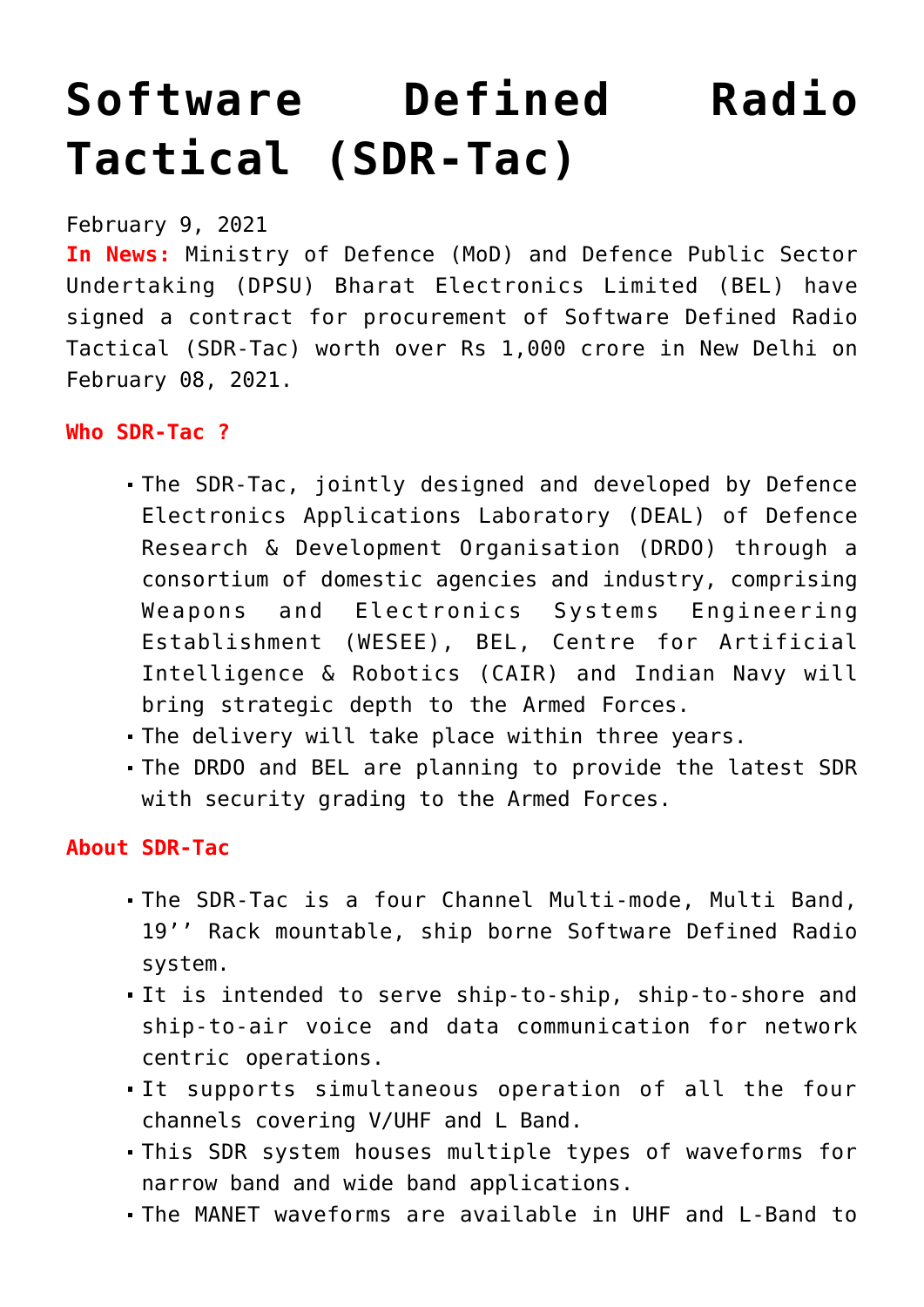support ad hoc networking features for net centric operations.

User evaluation trials covering exhaustive harbour phase and sea phase trials were completed successfully during May to June 2018 at Visakhapatnam for all waveforms including V/UHF and L-Band MANET waveforms under different network configurations.

#### **SDR-Tac Importance to Armed forces**

- The Armed forces are in need of transition from the single purpose radio of the past to more flexible Software Defined Radios (SDRs) to serve most of their wireless communication needs.
- These SDRs will be backward compatible with existing Indian radios. Different Service groups require different form factor radios for specific platforms and waveforms/applications.
- The SDRs allow use of common waveform/application implementation methods for different form factors.
- They also allow implementation of futuristic waveforms on the same hardware using software programmability, thus ensuring longer life and savings on cost.

#### **SDRs and Radio Fundamentals**

- A key factor in SDRs is that software programmability allows easy changes of the radio's fundamental characteristics such as modulation types, operating frequencies, bandwidths, multiple access schemes, source and channel coding/decoding methods, spreading/despreading techniques and encryption/decryption algorithms.
- Traditional hardware-centric radios require hardware changes to modify these fundamental characteristics.
- Multiple types of radio equipment can be replaced with multi-mode, multi band, multi-role SDR's of suitable form factors.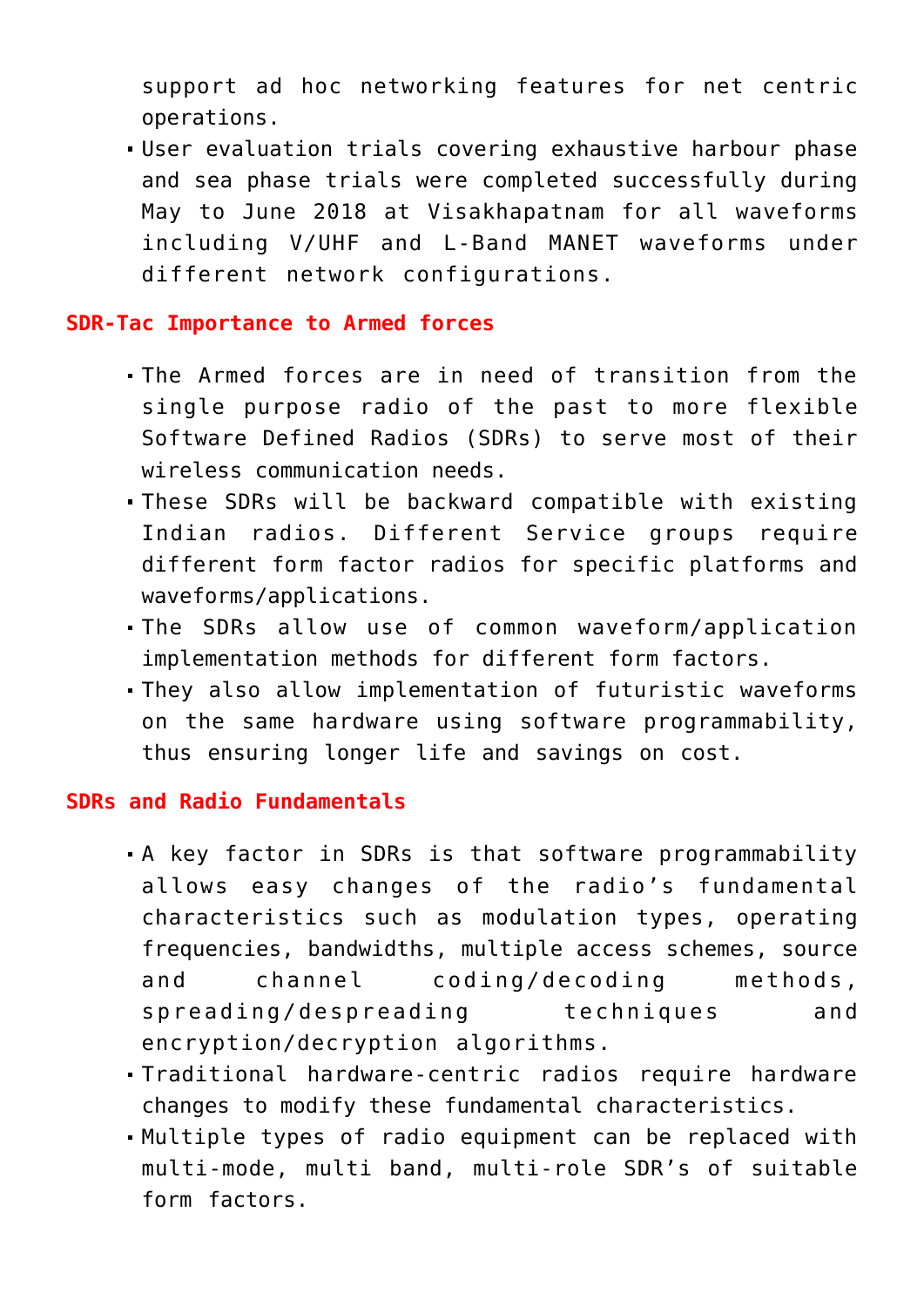## **mobile ad-hoc network (MANET)**

- For troops on-the-move who require flexibility in their operations and tactical communications, Bittium provides tactical Mobile Ad Hoc Network solutions.
- With the elements of the Software Defined Radio based Bittium Tactical Wireless IP Network(TAC WIN) system it is possible to create MANET as an optimal solution for troops in a relatively small area requiring mobility. With the Bittium TAC WIN Waveform, the Bittium TAC WIN MANET is interoperable with other Bittium TAC WIN networks and also with combat vehicles and dismounted soldiers using Bittium Tough SDR Vehicular and Handheld radios on the lower echelons.
- When using ESSOR High Data Rate Waveform with the Bittium Tough SDR tactical radios, broadband data transfer, cooperation and direct communications also between different national troops in coalition operations is possible.

### **TrellisWare's TSM waveform**

- Is the most suitable mobile ad-hoc network (MANET) to support uninterrupted real-time communications.
- The TSM waveform is designed to thrive in real tactical dynamic environments full of radio frequency (RF) volatility, high mobility of operators, and signal interference.
- The TSM waveform has proven deployment in urban, subterranean, cave and tunnel, and in-building settings with harsh RF propagation.
- This is because TrellisWare's core technology, called Barrage Relay networking is designed with a robust physical layer that incorporates receive-side collaborative combining techniques to handle extreme RF multipath fading and enable simultaneous relaying of all transmissions, including: voice, data, video, and position location information (PLI).